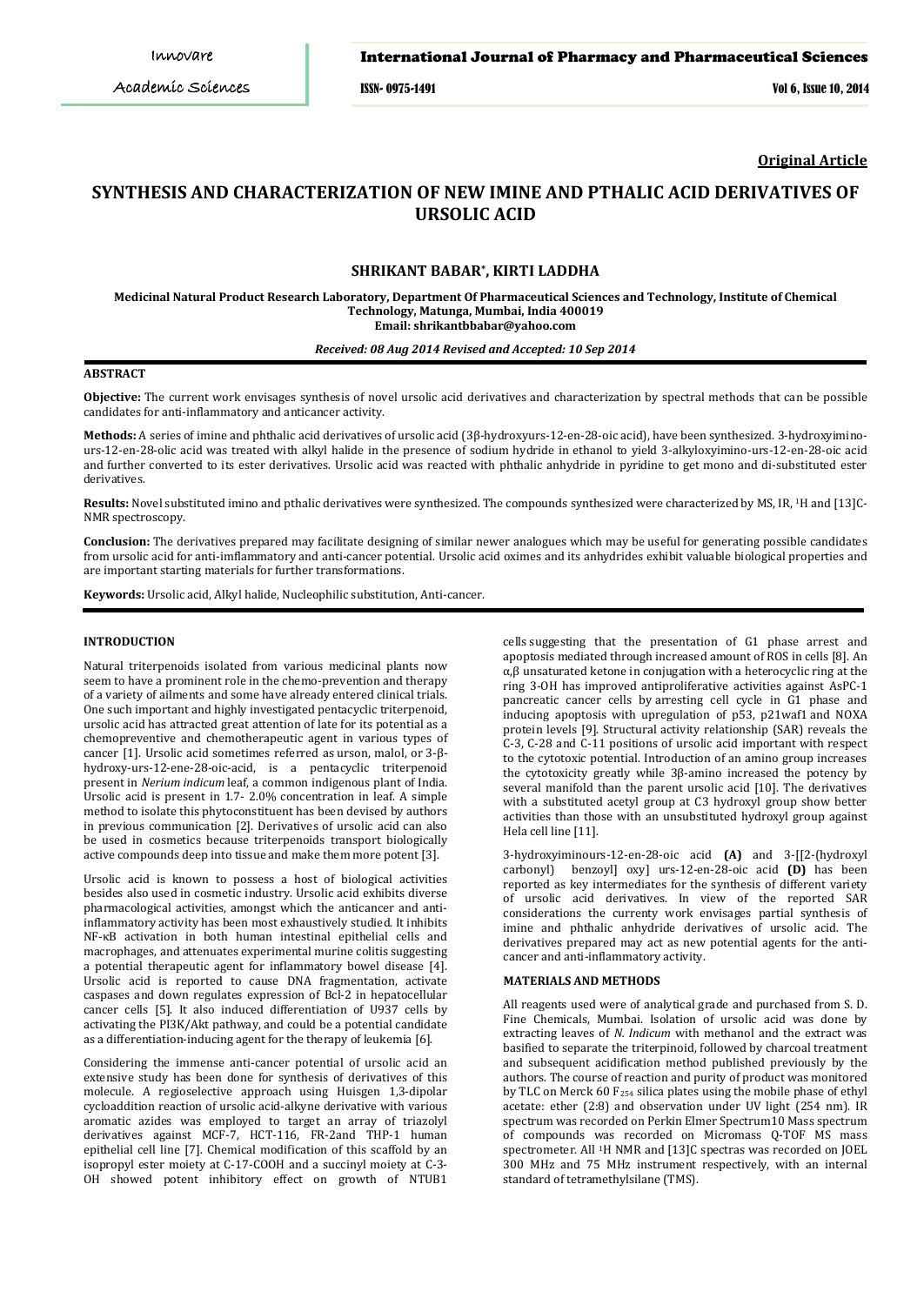# **Chemical synthesis**

The reaction scheme for substituted derivatives of 3-hydroxyiminours-12-en-28-oic acid (Table 1) has been summarized in Scheme-I. The reaction scheme for the substituted derivatives of 3-[[2- (hydroxycarbonyl) benzoyl] oxy] urs-12-en-28-oic acid (Table 2) has been summarized in Scheme-II.

#### **General method for synthesis of 3-alkyloxyimino-urs-12-en-28 oic acid (B) 1-5 compounds (Table 1)**

3-hydroxyiminours-12-en-28-oic acid (A) (200 mg, 0.43 mmol) was added in (5 ml) tetrahydrofuran (THF) at 0 - 5o C. The solution was cooled and to it sodium hydride (NaH) (15.48 mg, 0.64 M) was added and stirred for 0.5 hr. Then alkyl substrate was then added to the reaction. The reaction was monitored by TLC to check its completion. The reaction was quenched with water and extracted with ethyl acetate  $(2 \times 20 \text{ ml})$ . The product was purified by column chromatography using pet-ether: ethyl acetate (8:2) as eluent and gave white color solid (B) with the good yield.

#### **General method for synthesis 3-alkyloxyiminours-12-en-28-oic acid alkyl ester (C) compounds 6-10 (Table 1)**

To a stirred solution of 3-alkyloxyiminours-12-en-28-oic acid (B) (100 mg, 0.20 mmol), potassium carbonate (33.17 mg, 0.24 mmol), 5 ml ethanol was added and refluxed at 65-67°C for 8 hr. Thereafter alkyl substrate was added dropwise, and the reaction was stirred till complete. The progress of the reaction was monitored by TLC. After completion, the reaction mixture was concentrated to remove

ethanol and was quenched with water. The product was extracted with ethyl actate  $(1 \times 10 \text{ ml})$  and washed with brine water, dried over sodium sulphate and concentrated. The product was purified by silica gel column chromatography using pet-ether: ethyl acetate (70:30) to give colorless solid product (C).



**Scheme I: Synthesis of 3-alkyloxyimino-urs-12-en-28-oic acid (B) and 3-alkyloxyiminours-12-en-28-oic acid alkyl ester (C) [(a) THF, NaH, alkyl substrate 0-5°C; (b) ethanol, K2CO3, alkyl substrate 65-67°C].**

| Table 1: Substituted imino derivatives of 3-alkyloxyimino-urs-12-en-28-oic acid (B) and 3-alkyloxyiminours-12-en-28-oic acid alkyl ester (C). |  |  |
|-----------------------------------------------------------------------------------------------------------------------------------------------|--|--|
|                                                                                                                                               |  |  |

| S.<br>No.      | Alkyl substrate<br>$R_1X/R_2X$ | $R_1$           | R <sub>2</sub>            | Alkyl substrate<br>(mg/mmol) | <b>Derivatives</b><br>$B[1-5]$<br>$C[6-10]$                                              | Reaction<br>time |
|----------------|--------------------------------|-----------------|---------------------------|------------------------------|------------------------------------------------------------------------------------------|------------------|
| 1              |                                | CH <sub>3</sub> | H                         | 109.86/0.77                  | 3-methoxyiminours-12-en-28-oic acid                                                      | 20               |
| $\overline{2}$ | Br                             |                 | H                         | 78.03/0.64                   | 3-allyloxyiminours-12-en-28-oic acid 2                                                   | 15               |
| 3              | Br'                            |                 | H                         | 132/0.77                     | 3-benzyloxyiminours-12-en-28-oic acid                                                    | 17               |
| 4              | <b>Br</b>                      |                 | $\boldsymbol{\mathrm{H}}$ | 143.62/0.86                  | 3-[(2-ethoxy-2-oxoethoxy)imino]-urs-12-<br>en-28-oic acid 4                              | 10               |
| 5              | Ω<br>Вr                        |                 | H                         | 171.17/0.86                  | 3-[(2-oxo-2-phenylethoxy)imino]-urs-12-<br>en-28-oic acid 5                              | 28               |
| 6              |                                | CH <sub>3</sub> | CH <sub>3</sub>           | 26.4/0.21                    | 3-Methoxyiminours-12-en-28-oic acid<br>methyl ester                                      | 18               |
| $\overline{7}$ | B <sub>1</sub>                 |                 |                           | 36.29/0.30                   | 3-allyloxyiminours-12-en-28-oic acid<br>allyl ester                                      | 15               |
| 8              | Br                             |                 |                           | 55.41/0.32                   | 3-benzyloxyiminours-12-en-28-oic acid<br>benzyl ester                                    | 28               |
| 9              | Br-                            |                 |                           | 45.07/0.26                   | 3-((2-ethoxy-2-oxoethoxy)imino)-urs-12-<br>en-28-oic acid (2-ethoxy-2-oxoethyl)<br>ester | 20               |
| 10             | Br                             |                 |                           | 67.00/0.34                   | 3-((2-oxo-2-phenylethoxy)imino)-urs-12-<br>en-28-oic acid (2-oxo-2-phenylethyl)<br>ester | 32               |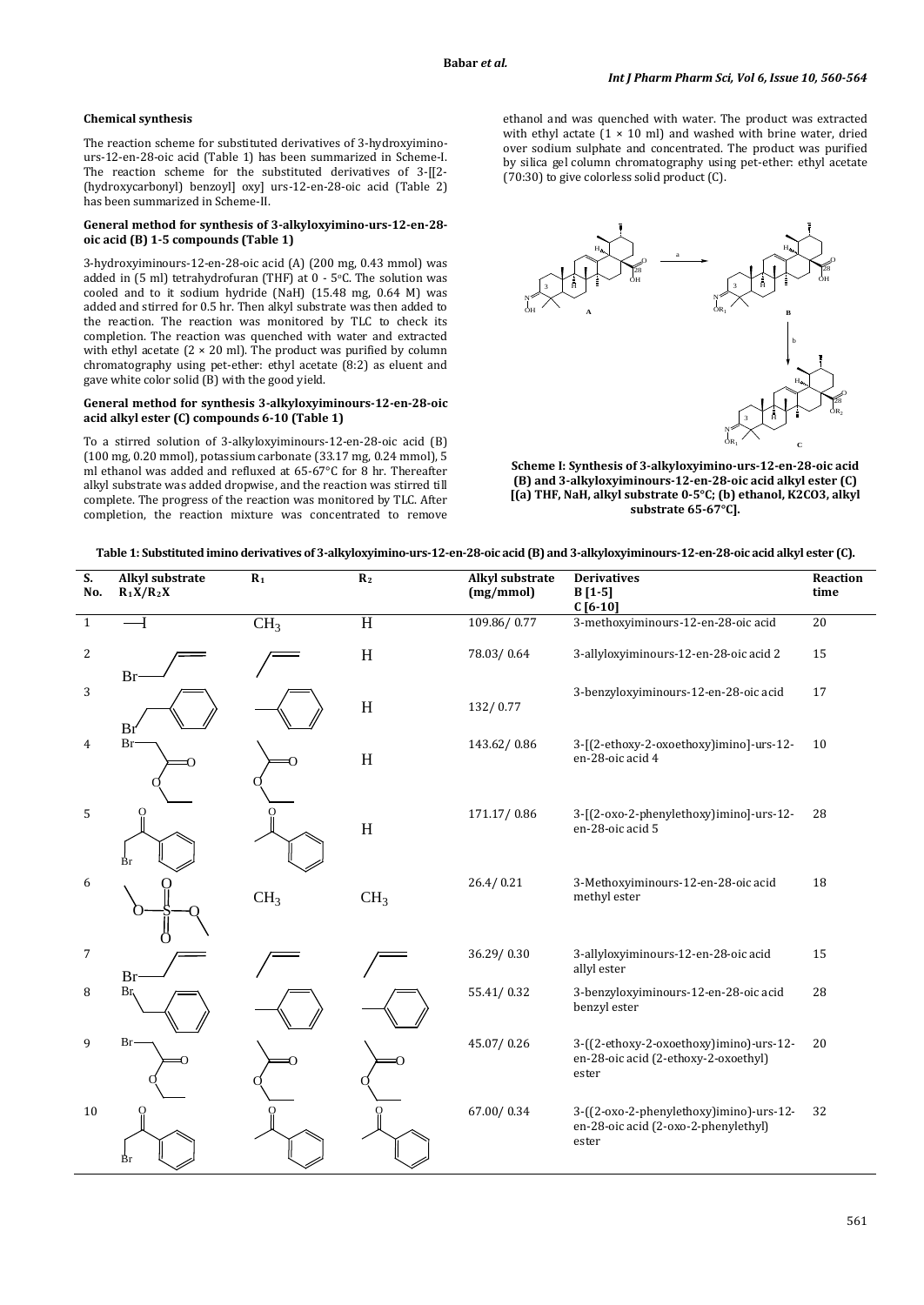| S.<br>No. | <b>Alkyl substrate</b><br>$R_1X/R_2X$ | $R_1$           | R <sub>2</sub>  | Alkyl<br>substrate<br>mg/mmol | <b>Derivatives</b><br>$E[11-15]$<br>$F[16-20]$                                                             | Reaction<br>time |
|-----------|---------------------------------------|-----------------|-----------------|-------------------------------|------------------------------------------------------------------------------------------------------------|------------------|
| 11        |                                       | CH <sub>3</sub> | $\overline{H}$  | 26.49/0.21                    | 3-[[2-(methoxycarbonyl)benzoyl]oxy]urs-12-en-<br>28-oic acid                                               | 20               |
| 12        | Br                                    |                 | $\, {\rm H}$    | 36.29/0.30                    | 3-[[2-[(allyloxy)carbonyl]benzoyl]oxy]urs-12-en-<br>28-oic acid                                            | 17               |
| 13        | Br                                    |                 | H               | 55.41/0.32                    | 3-[[2-[(benzyloxy)carbonyl]benzoyl]oxy]urs-12-<br>en-28-oic acid                                           | 25               |
| 14        | Br                                    |                 | $\mathbf H$     | 45.07/0.26                    | 3-[[2-[(2-ethoxy-2-<br>oxoethoxy)carbonyl]benzoyl]oxy]urs-12-en-28-oic<br>acid                             | 15               |
| 15        |                                       |                 | $\rm H$         | 67.00/0.34                    | 3-[[2-[(2-oxo-2-<br>phenylethoxy)carbonyl]benzoyl]oxy]urs-12-en-28-<br>oic acid                            | 28               |
| 16        |                                       | CH <sub>3</sub> | CH <sub>3</sub> | 14.26/0.70                    | 3-[[2-(methoxycarbonyl) benzoyl]oxy]urs-12-en-<br>28-oic acid methyl ester                                 | 22               |
| 17        | Br                                    |                 |                 | 27.91/0.23                    | 3-((2-((allyloxy)carbonyl) benzoyl)oxy)urs-12-en-<br>28-oic acid allyl ester                               | 25               |
| 18        | Br                                    |                 |                 | 49.22/0.28                    | 3-[[2](benzyloxy)carbonyl] benzoyl]oxy]urs-12-<br>en-28-oic acid benzyl ester                              | 27               |
| 19        | Br                                    |                 |                 | 60.03 / 0.36                  | 3-[[2-[(2-ethoxy-2-<br>oxoethoxy)carbonyl]benzoyl]oxy]urs-12-en-28-oic<br>acid [2-ethoxy-2-oxoethyl] ester | 20               |
| 20        | Br                                    |                 |                 | 77.44/0.38                    | 3-[(2-oxo-2-phenylethoxy) carbonyl]urs-12-en-28-<br>oic acid-[2-oxo-2-phenylethyl] ester                   | 30               |

**Table 2: Pthalic acid derivatives of 3-[[2-(alkyloxycarbonyl)benzoyl]oxy]urs-12-en-28-oic acid (E) and 3-[[2- (alkyloxycarbonyl)benzoyl]oxy]urs-12-en-28-oic acid alkyl ester (F)**

#### H O OH O O O OH H **D** H O OH  $_{\rm o}$ O O OR3 H H O OR4  $^{\rm o}$ O O  $OR<sub>3</sub>$ H **F** 3 28 3  $\begin{array}{ccc} \circ & \circ & \circ & \bullet & \bullet & \bullet \end{array}$ d 3 28 **E**

**Scheme II: Synthesis of 3-[[2-(alkyloxycarbonyl)benzoyl] oxy]urs-12-en-28-oic acid (E) and 3-[[2-(alkyloxycarbonyl) benzoyl]oxy]urs-12-en-28-oic acid alkyl ester (F) [(c) ethanol,**  K<sub>2</sub>CO<sub>3</sub>, alkyl substrate 55-60°C; (d) ethanol, K<sub>2</sub>CO<sub>3</sub>, alkyl **substrate 65 -670 C].**

# **General method for synthesis of 3-[[2-(alkyloxycarbonyl) benzoyl] oxy]-urs-12-en-28-oic acid (E) compounds 11-15 (Table 2)**

To a solution of 3-[[2-(hydroxycarbonyl) benzoyl] oxy] urs-12-en-28-oic acid (D) (200 mg, 0.33 mmol) and potassium carbonate (31.99 mg, 0.23 mmol) was added into 10 ml ethanol and refluxed for 8 hrs. Alkyl substrate was added and mixture was stirred at 55- 60°C till completion of reaction. After completion, the reaction was quenched with ice at room temperature and extracted with ethyl acetate (2× 20 ml). The combined organic layer was washed with brine, dried over sodium sulphate and the solvent evaporated to dryness. The crude product was purified by column chromatography using pet-ether: ethyl acetate (80:20) as mobile phase to give off white product (E).

#### **General method for synthesis 3-[[2-(alkyloxycarbonyl) benzoyl]oxy]urs-12-en-28-oic acid alkyl ester (F) compunds 16- 20 (Table 2)**

3-[[2-(alkyloxycarbonyl)benzoyl]oxy]urs-12-en-28-oic acid (E) and potassium carbonate (15.99 mg, 0.11 mmol) was added into 5 mL ethanol and refluxed for 8-10 hrs to make potassium salt and water was removed by Dean Stark apparatus. Alkyl substrate was added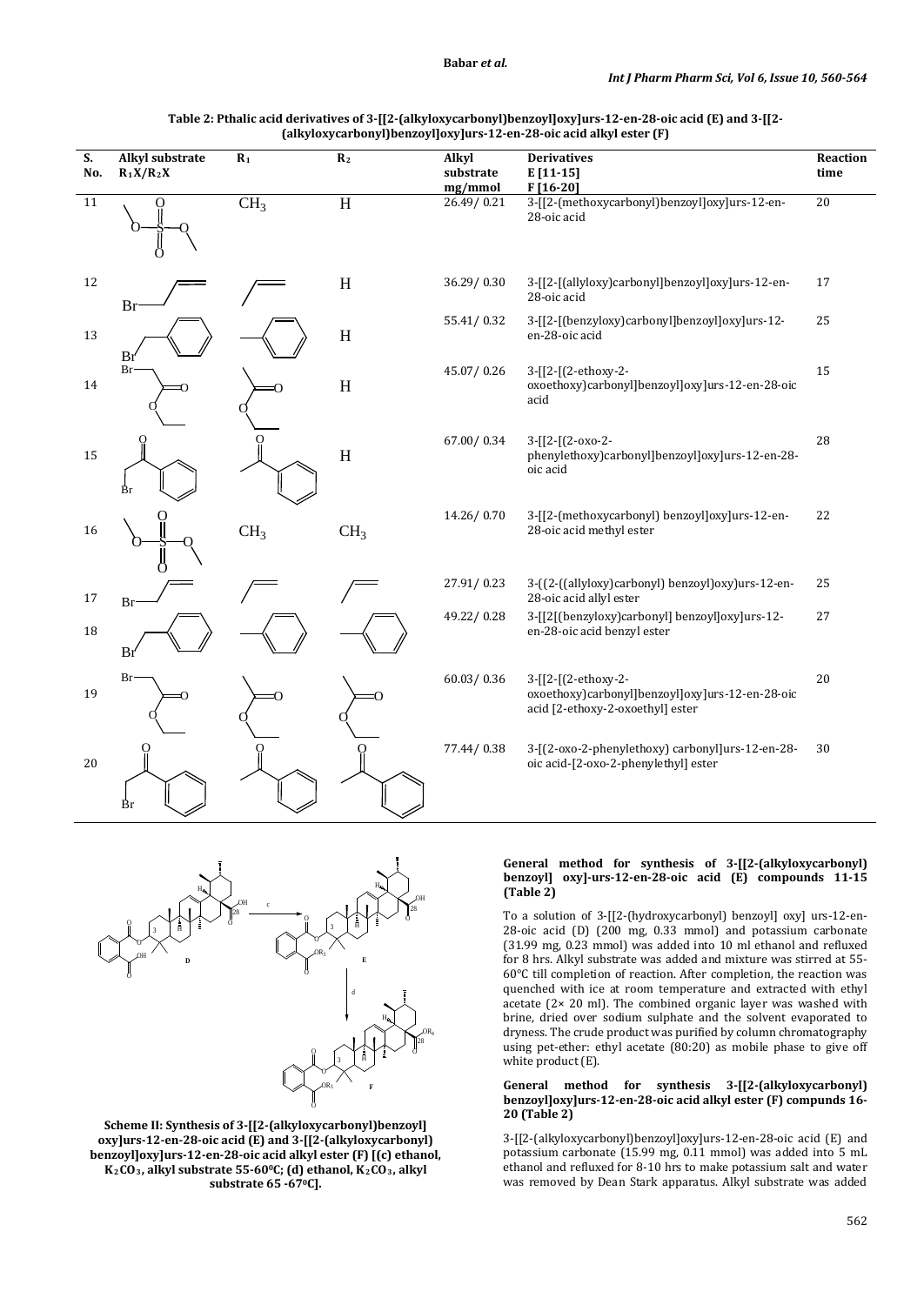and mixture was stirred at 65-67°C till reaction was complete. After completion (monitored by TLC), the reaction was quenched with ice at room temperature, extracted with ethyl acetate (2× 20 ml), the combined organic layers washed with brine, dried over sodium sulphate and the solvent evaporated to dryness. The crude product was purified by column chromatography using pet-ether: ethyl acetate (80:20) to give off white product (F).

#### **3-methoxyiminours-12-en-28-oic acid (1)**

Yield: 63%, m. p. 120-122°C. IR (KBr): 3423, 1680 cm-1; 1H NMR (300 MHz, CHCl3): δ 3.8 (s, 3H, OCH3, H-R1), 5.2 (s, 1H, alkene proton): [13]C NMR (75 MHz CHCl<sub>3</sub>):  $\delta$  58 (-OCH<sub>3</sub>), 125 and 135 (alkene group carbons), 165 (acid group carbon). MS: *m*/*z* 483.50 [M]<sup>+</sup>, calcd for  $C_{31}H_{49}NO_3$  (483.73).

#### **3-allyloxyiminours-12-en-28-oic acid** (**2**)

Yield: 64%, m. p. 111-113°C. IR (KBr, cm-1): 3420 (-O-H of acidic group), 1685 (-C=O of acidic group); 1H NMR (300 MHz, CHCl3): δ 3.8 (d, 2H, -OCH2 allylic protons, H-R1), 5.1, 5.7, 5.8 (m, 3H, alkene protons, H-R1); [13]C NMR (75 MHz, CHCl3): δ 65 (-OCH2 allylic carbon), 118-130 (alkene group carbon), 170 (acid group carbon); MS: *m*/*z* 510.60 [M]<sup>+</sup>, calcd for C<sub>33</sub>H<sub>51</sub>NO<sub>3</sub> (509.76).

### **3-benzyloxyiminours-12-en-28-oic acid** (**3)**

Yield: 50%. m. p. 125-127°C. IR (KBr cm-1): 3448 (-O-H of acid group), 1700 (-C=O of acid group), 1458-1603 (C=C of aromatic ring). <sup>1</sup>H NMR (300 MHz, CHCl<sub>3</sub>):  $\delta$  3.0 (s, 2H, -CH<sub>2</sub> benzylic proton), δ 7.6-7.8 (m, 5H, corresponds to aromatic protons); [13]C NMR (75 MHz, CHCl<sub>3</sub>): δ 60 (-OCH<sub>2</sub> benzyl carbon), 125-150 (aromatic carbons), 185 (acid group carbon); MS: *m*/*z* 559.40 [M]+, calcd for C37H53NO3 (559.82).

# **3-[(2-ethoxy-2-oxoethoxy) imino]-urs-12-en-28-oic acid (4)**

Yield: 57%. m. p. 140-142°C. IR (KBr, cm-1): 3441 (-O-H of acid group), 1670-1730 (-C=O of acid and ester group), 1100-1300 (-O-CH2 of ester group); 1H NMR (300MHz, CHCl3): δ 4.2 (t, 3H, CH3-CH2, H-R1), 4.5 (s, 2H, -OCH2-C=O, H-R1), 4.8 (q, 2H, -OCH2-CH3); [13]C NMR (75 MHz, CHCl3): δ 20 (CH3), 60 (O-CH2), 170-178 (acid and ester group carbons); MS: m/z 555.60 [M]+, calcd for C34H53NO5 (555.79).

#### **3-[(2-oxo-2-phenylethoxy) imino]-urs-12-en-28-oic acid (5)**

Yield: 60%. m. p. 133-135°C. IR (KBr, cm<sup>-1</sup>): 3448 (O-H of acid group), 1680-1725 (C=O of acid and ketone group), 1450-1600 (C=C of aromatic ring); 1H NMR (300MHz, CHCl3): δ 4.7 (s, 2H, -O-CH2- C=O), 7.2-7.8 (m, 5H, aromatic protons); [13]C NMR (CHCl3, 75 MHz): δ 60 (-OCH2), 125-140 (aromatic carbans), 165, 185 (acid and ester group carbon); MS:  $m/z$  587.60 [M]<sup>+</sup>, calcd for C<sub>38</sub>H<sub>53</sub>NO<sub>4</sub> (587.83).

# **3-Methoxyiminours-12-en-28-oic acid methyl ester (6)**

Yield: 61%. m. p. 105-106°C. IR (KBr, cm-1): 1720 (-C=O of ester group), 1448 (-C=C of alkene); 1H NMR (300 MHz, CHCl3): δ 3.8 (s, 3H, -OCH3, H-R1), 3.9 (s, 3H, -OCH3 ester group protons, H-R2), 5.1 (s, 1H, -CH= alkene proton); [13]C NMR (75 MHz, CHCl3): δ 58-65 (two methoxy group carbons), 125-140 (alkene carbans), 168 (-C=O corresponds to ester carbon); MS: *m*/*z* 497.20 [M]+, calcd. for C32H51NO3 (497.75).

# **3-allyloxyiminours-12-en-28-oic acid allyl ester (7)**

Yield: 64%. m. p. 112-114°C. IR (KBr, cm-1): 1730 (-C=O of ester group), 1400-1500 (-C=C of allyl group); 1H NMR (300MHz, CHCl3): δ 2.8 (m, 2H, -OCH2 allylic protons, H-R1), 4.7 (m, 2H, -OCH2 allylic methyl group protons attached to ester group, H-R2), 5.1, 5.7, 5.9, 6.1, 6.3, 6.7 (m, 6H, 2(-CH=CH2)). [13]C NMR (75 MHz, CHCl3): δ 64 (CH2), 65 (CH2), 118, 125, 130, 135 (2(-CH=CH2)), 165 (C=O); MS: *m*/*z* 549.60 [M]<sup>+</sup>, calcd. for C<sub>36</sub>H<sub>55</sub>NO<sub>3</sub> (549.83).

#### **3-benzyloxyiminours-12-en-28-oic acid benzyl ester** (**8**)

Yield: 60%. M. p. 110-115°C. IR (KBr, cm-1): 1735 (C=O), 1500-1600 (aromatic -C=C); <sup>1</sup>H NMR (300 MHz, CHCl<sub>3</sub>):  $\delta$  3.7 (s, 2H, CH<sub>2</sub>, H-R<sub>1</sub>), 3.9 (s, 2H, CH2, H-R2), 7.8 (s 5H, Ar-H, H-R1), 7.9 (s 5H, Ar-H, H-R2); [13]C NMR (75 MHz, CHCl3): δ 58 (CH2), 59 (CH2), 120, 122, 130, 135, 140, 142, 150, 155 (aromatic carban), 160 (C=O); MS: *m*/*z* 648.70 [M]<sup>+</sup>, calcd. for  $C_{44}H_{59}NO_3$  (649.93).

### **3-[(2-ethoxy-2-oxoethoxy) imino]-urs-12-en-28-oic acid [2 ethoxy-2-oxoethyl] ester (9)**

Yield: 57%. m. p. 105-107 °C. IR (KBr, cm-1): 1728 (C=0), 1400-1500 (-C=C); 1H NMR (300 MHz, CHCl3): δ 2.5 (s, 2H, CH2, H-R1), 2.8 (s, 2H, CH2, H-R2), 3.3 (q, 2H, CH2, H-R1), 3.8 (q, 2H, CH2, H-R2), 3.7 (t, 3H, CH3, H-R1), 4.4 (t, 3H, CH3, H-R2), 5.1 (s, 1H,CH=C); [13]C NMR (CHCl3, 300 MHz): δ 20, 25 (CH3), 58, 59, 63, 65 (OCH2), 170 (C=O); MS: *m*/*z* 641.3 [M]<sup>+</sup>, calcd. for C<sub>38</sub>H<sub>59</sub>NO<sub>7</sub> (641.88).

#### **3-[(2-oxo-2-phenylethoxy) imino]-urs-12-en-28-oic acid [2-oxo-2-phenylethyl] ester (10)**

Yield: 61%. m. p.: 116-118°C. IR (KBr): 1730 (C=O), 1500-1600 (Ar-C=C); 1H NMR (300 MHz, CHCl3): δ 3.5 (s, 2H, CH2, H-R1), 3.7 (s 2H, CH2, H-R2), 5.1 (s, 1H, CH=C), 7.4 (m, 5H, Ar-H, H-R1), 7.8 (m, 5H, Ar-H, H-R2); [13]C NMR (75 MHz, CHCl3): δ 57, 58 (CH2), 115, 120, 118, 125, 138 (Ar-C), 170, 185 (C=O); MS: *m*/*z* 705.30 (*M*+), calcd. for C46H59NO5 (705.96).

# **3-[[2-(methoxycarbonyl)benzoyl]oxy]urs-12-en-28-oic acid (11**)

Yield: 73%. m. p. 150-152°C. IR (KBr, cm-1): 1735 (C=O), 1500-1600 (Ar-C=C), 1448 (C=C); 1H NMR (300 MHz, CHCl3): δ 3.1 (s, 3H, CH3, H-R3), 3.8 (s, 1H, CH), 7.3-7.8 (m, 4H, Ar-H); [13]C NMR (75 MHz, CHCl3): δ 55, 59 (O-CH3), 125, 140 (Ar-C), 165 (C=O); MS: *m*/*z* 618.00 [M]<sup>+</sup>, calcd. for  $C_{39}H_{54}O_6$  (618.84).

# **3-[[2-[(allyloxy) carbonyl]benzoyl]oxy]urs-12-en-28-oic acid (12)**

Yield: 61%. m. p. 152-154°C. IR (KBr, cm<sup>-1</sup>): 1740 (C=0), 1500-1600 (Ar-C=C), 1400-1500 (C=C); 1H NMR (300 MHz, CHCl3): δ 5.5, 5.7, 5.9 (m, 3H, OCH=CH2, H-R3), 7.3-7.9 (m, 4H, Ar-H); [13]C NMR (75 MHz, CHCl3): δ 62 (OCH2), 118, 130, 135, 139 (-CH=CH2), 170 (C=O); MS:  $m/z$  644.40 [*M*]<sup>+</sup>, calcd. for C<sub>41</sub>H<sub>56</sub>O<sub>6</sub> (644.88).

#### **3-[[2-[(benzyloxy) carbonyl] benzoyl] oxy] urs-12-en-28-oic acid (13)**

Yield: 61%. m. p. 161-163°C. IR (KBr, cm-1): 1730 (C=O), 1500-1600 (Ar-C=C); 1H NMR (300MHz, CHCl3): δ 4.0 (s, 2H, CH2, H-R3), 7.2-7.5  $(m, 4H, Ar-H)$ , 7.9 (s, 5H, Ar-H, H-R<sub>3</sub>); [13]C NMR (75 MHz, CHCl<sub>3</sub>): δ 55 (O-CH3), 59 (O-CH3), 120, 125, 130, 140, 150 (Ar-C), 185(C=O); MS: *m*/*z* 693.90 [M]<sup>+</sup>, calcd. for C<sub>45</sub>H<sub>58</sub>O<sub>6</sub> (694.94).

#### **3-[[2-[(2-ethoxy-2-oxoethoxy) carbonyl] benzoyl] oxy] urs-12 en-28-oic acid** (**14)**

Yield: 65%. m. p. 155-157°C. IR (KBr, cm-1): 1725 (C=O), 1500-1600 (Ar-C=C) cm-1, 1400-1500 (C=C); 1H NMR (300MHz, CHCl3): δ 4.2 (t, 3H, CH3, H-R3), 4.4 (q, 2H, CH2, H-R3), 7.5, 79 (m, 4H, Ar-H); [13]C NMR (75 MHz, CHCl3): δ 30 (-CH3), 55 (O-CH2), 62 (O-CH2), 140 (Ar-C), 177 (C=O); MS:  $m/z$  690.70 [M]<sup>+,</sup> calcd. for C<sub>42</sub>H<sub>58</sub>O<sub>8</sub> (690.91).

#### **3-[[2-[(2-oxo-2-phenylethoxy) carbonyl] benzoyl] oxy] urs-12 en-28-oic acid (15)**

Yield: 54%. m. p. 142-144°C. IR (KBr, cm-1): 1732 (C=O), 1500-1600 (Ar-C=C), 1400-1500 (C=C). 1H NMR (300 MHz, CHCl3): δ 4.1 (s, 2H, CH2, H-R3), 7.2-7.9 (m, 4H, Ar-H), 8.0 (m, 5H, Ar-H, H-R3); [13]C NMR (75 MHz, CHCl3): δ 55 (O-CH2), 121, 138, 145 (Ar-C), 165, 185 (C=O); MS:  $m/z$  722.30 [M]<sup>+</sup>, calcd. for C<sub>46</sub>H<sub>58</sub>O<sub>7</sub> (722.30).

#### **3-[[2-(methoxycarbonyl)benzoyl]oxy]urs-12-en-28-oic acid methyl ester (16)**

Yield: 72%. m. p. 130-132°C. IR (KBr, cm-1): 1725 (C=O), 1500-1600 (Ar-C=C) cm-1, 1400-1500 (C=C); 1H NMR (300MHz, CHCl3): δ 4.2 (s, 3H, CH3, H-R3), 4.4 (s 3H, CH3, H-R4), 7.3-7.5 (m, 4H, Ar-H); [13]C NMR (75 MHz, CHCl3): δ 55 (OCH3), 59 (OCH3), 122, 125, 130, 135 (Ar-C), 165, 170, 180 (C=O); MS: m/z 632.70 [M]+, calcd. for C40H56O6 (632.87).

### **3-[[2-[(allyloxy) carbonyl] benzoyl] oxy] urs-12-en-28-oic acid allyl ester (17)**

Yield: 64%. m. p. 132-134°C. IR (KBr, cm-1): 1730 (C=O), 1500-1600 (Ar-C=C), 1400-1500 (C=C); 1H NMR (300 MHz, CHCl3): δ 5.1 (s, 1H,